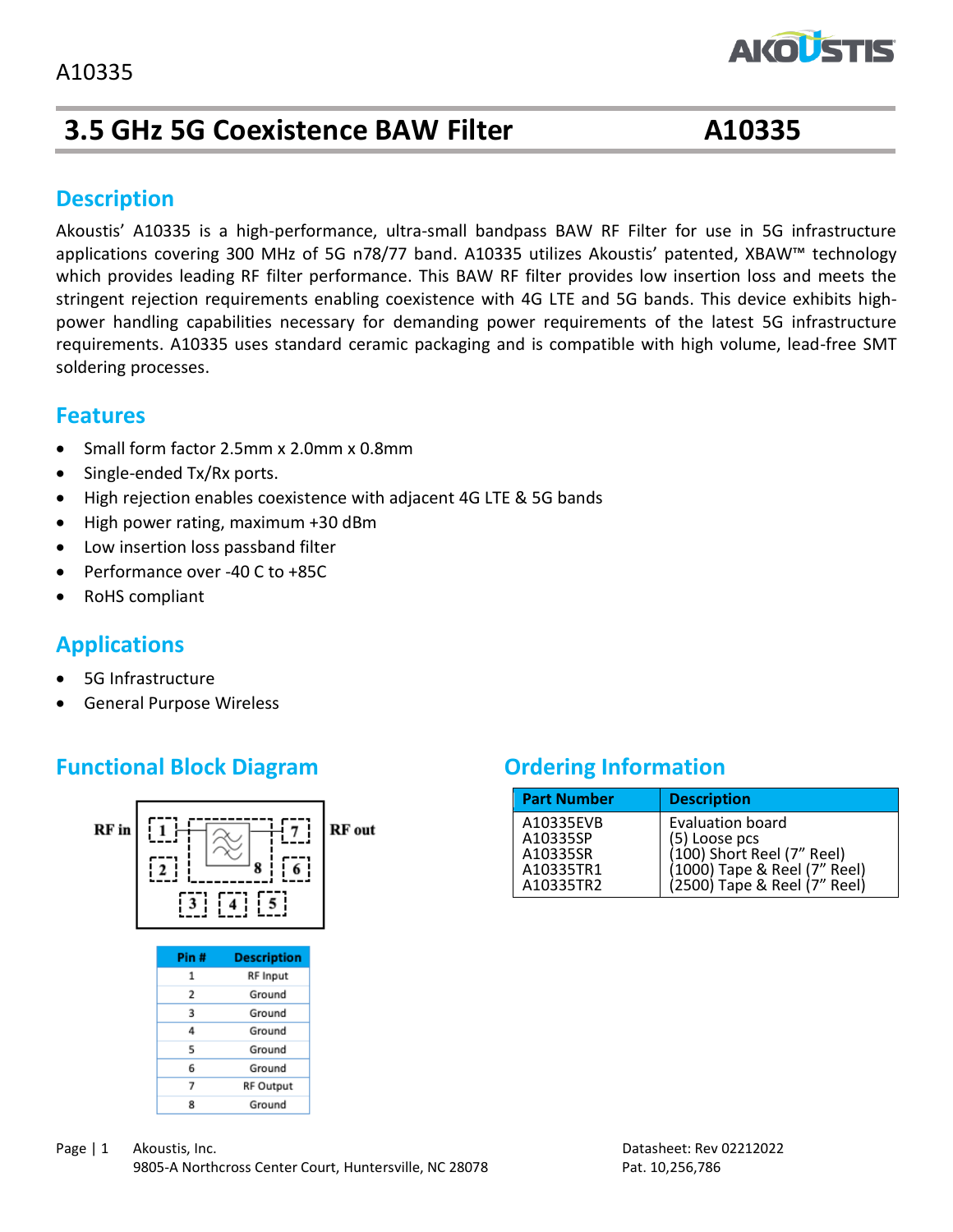

# **Absolute Maximum Ratings**

| Parameter                  |                                                 | <b>Rating</b>           |
|----------------------------|-------------------------------------------------|-------------------------|
| <b>Storage Temperature</b> |                                                 | -40 to 125 $^{\circ}$ C |
| <b>Input Power</b>         | Signal: 5G NR, 100 MHz, PAR 7.8dB<br>Temp: 85°C | $+33$ dBm               |

A combination of AMR conditions may result in damage to the device.

## **Operating Parameters (Temp = -40°C to +85°C unless otherwise noted)**

| <b>Parameter</b>           | <b>Conditions</b>            | <b>Units</b> | Min. | Typ.        | Max. |
|----------------------------|------------------------------|--------------|------|-------------|------|
| Passband                   |                              | <b>MHz</b>   | 3300 | 3450        | 3600 |
| <b>Insertion Loss</b>      | $3300 - 3600$ MHz            | dB           |      | $1.2^{(1)}$ | 2.8  |
| <b>Amplitude Variation</b> | $3300 - 3600$ MHz            | dB           |      | 1.9         | 2.1  |
|                            | $10 - 960$ MHz               | dB           | 50   | 51          |      |
|                            | $960 - 1880$ MHz             | dB           | 28   | 30          |      |
|                            | 1880 - 2483 MHz              | dB           | 22   | 23          |      |
| <b>Attenuation</b>         | $2500 - 3150$ MHz            | dB           | 21   | 22          |      |
|                            | $3200 - 3265$ MHz            | dB           | 14   | 17          |      |
|                            | 3635 - 3800 MHz              | dB           | 12   | 13          |      |
|                            | 3800 - 5925 MHz              | dB           | 28   | 30          |      |
|                            | $6000 - 10000$ MHz           | dB           | 5    | 6           |      |
| <b>Return Loss</b>         | $3300 - 3600$ MHz            |              | 11   | $17^{(1)}$  |      |
| <b>Load Impedance</b>      |                              | Ω            |      | 50          |      |
| <b>Power Handling</b>      | 5G NR, 100 MHz,<br>PAR 7.8dB | dBm          |      |             | 32   |
| 2 <sup>nd</sup> Harmonic   | Po=28dBm (25°C)              | dBm/MHz      |      | $-38$       |      |
| 3 <sup>rd</sup> Harmonic   | Po=28dBm (25°C)              | dBm/MHz      |      | $-93$       |      |
| 4 <sup>th</sup> Harmonic   | Po=28dBm (25°C)              | dBm/MHz      |      | $-105$      |      |

Note:

1. Averaged over specified frequency at room temperature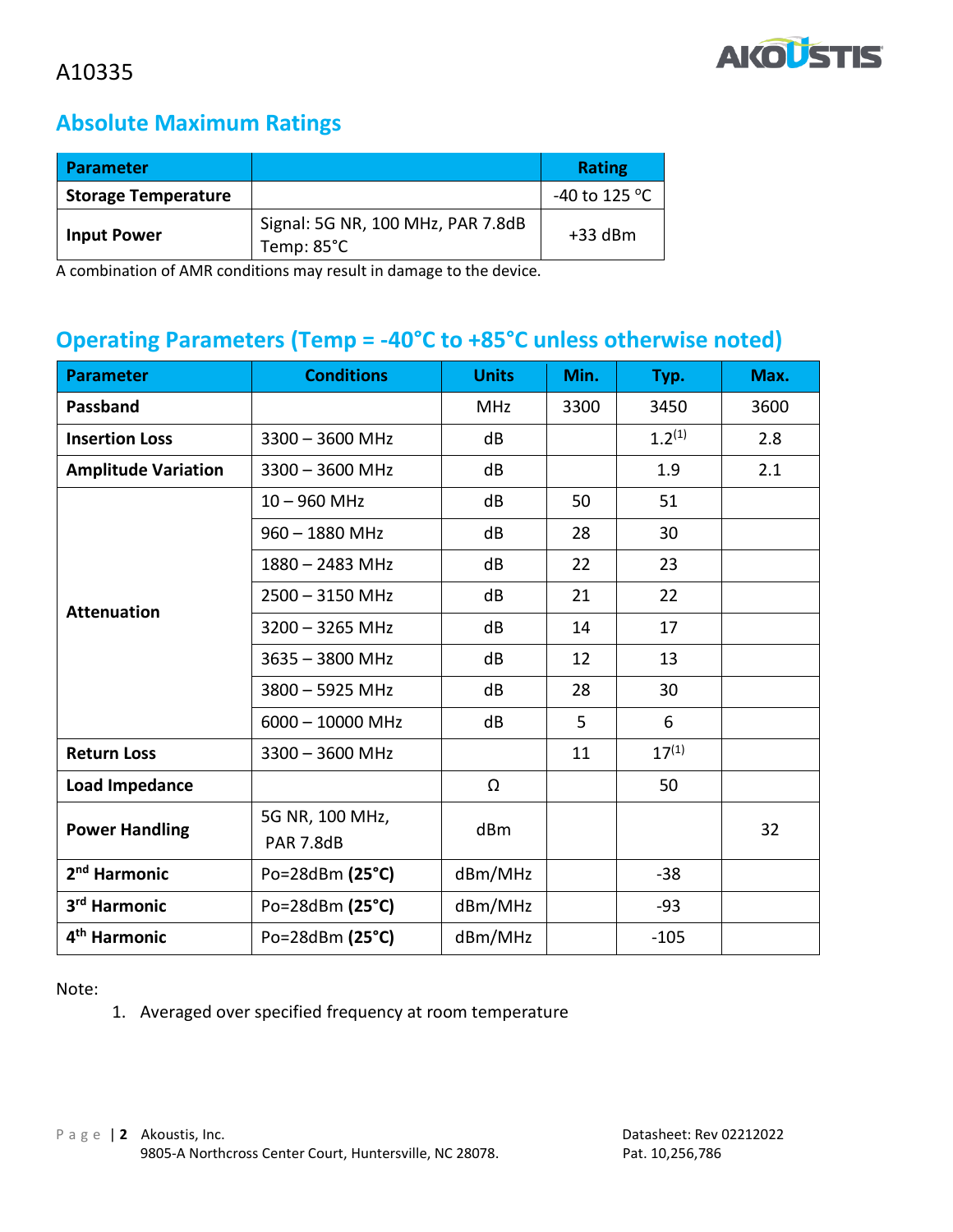

## **EVB Schematic & Layout**



Note:

- 1) Center ground pad vias 6mil diameter
- 2) RF ground vias 10mil diameter

### **Bill of Materials**

| <b>Reference Des.</b>          | <b>Value</b> | <b>Description</b>          | <b>Manufacturer</b> | <b>Part Number</b> |
|--------------------------------|--------------|-----------------------------|---------------------|--------------------|
| <b>PCB</b>                     | N/A          | 4 layer                     | Multiple            |                    |
| U1                             | N/A          | 3.5 GHz BAW Filter          | Akoustis            | A10335             |
|                                | 2.8nH        | Chip inductor, 0402 ±0.1nH  | Murata              | LQW15AN2N8G8ZD     |
|                                | 3.6nH        | Chip capacitor, 0401 ±0.1nH | Murata              | LQW15AN3N6B8ZD     |
| R <sub>1</sub> ,R <sub>2</sub> | 0Ω           | Chip resistor, 0201         | Vishav              | RCS02010000Z0ED    |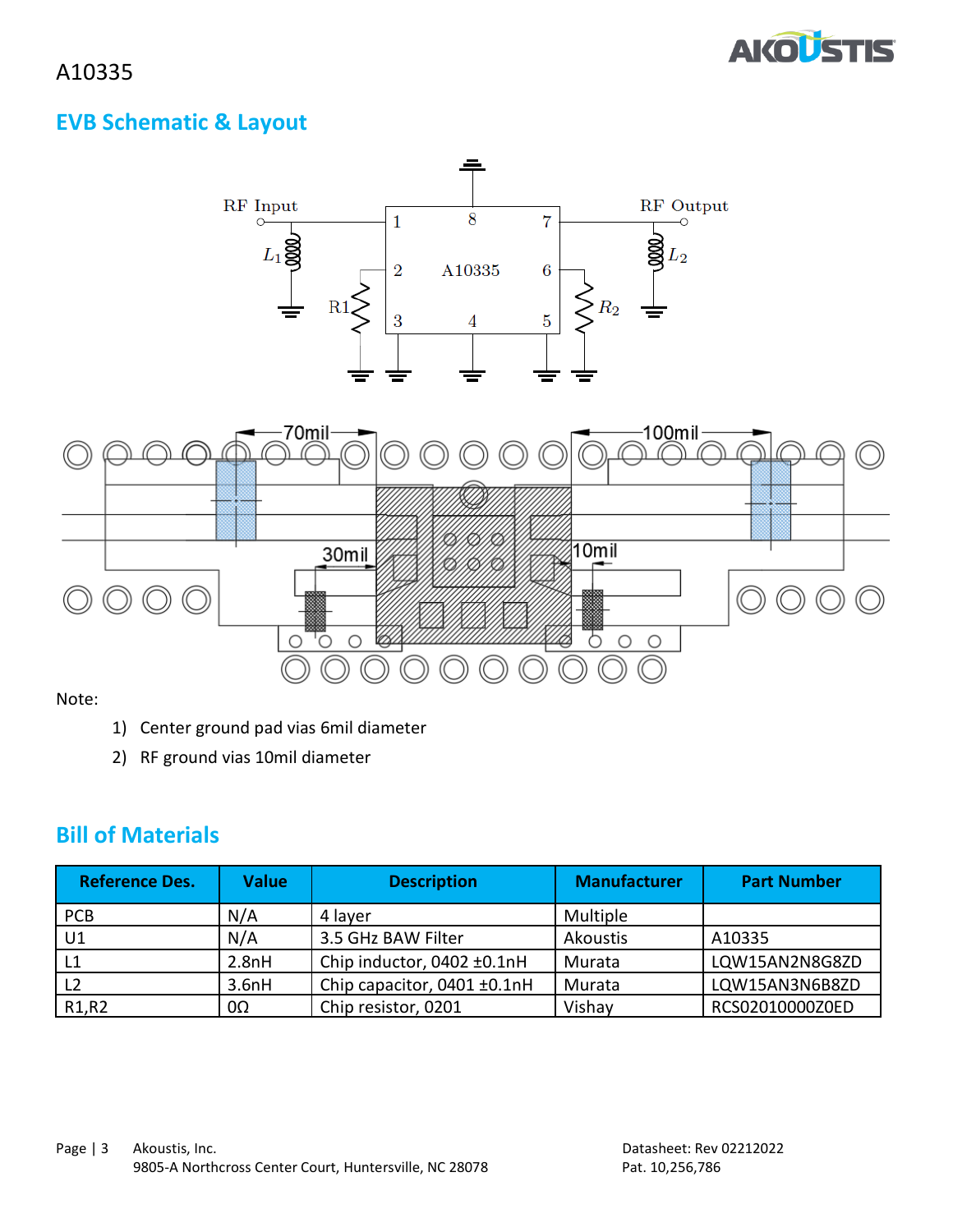

# **Performance Plots (Temp = 25°C unless otherwise noted)**

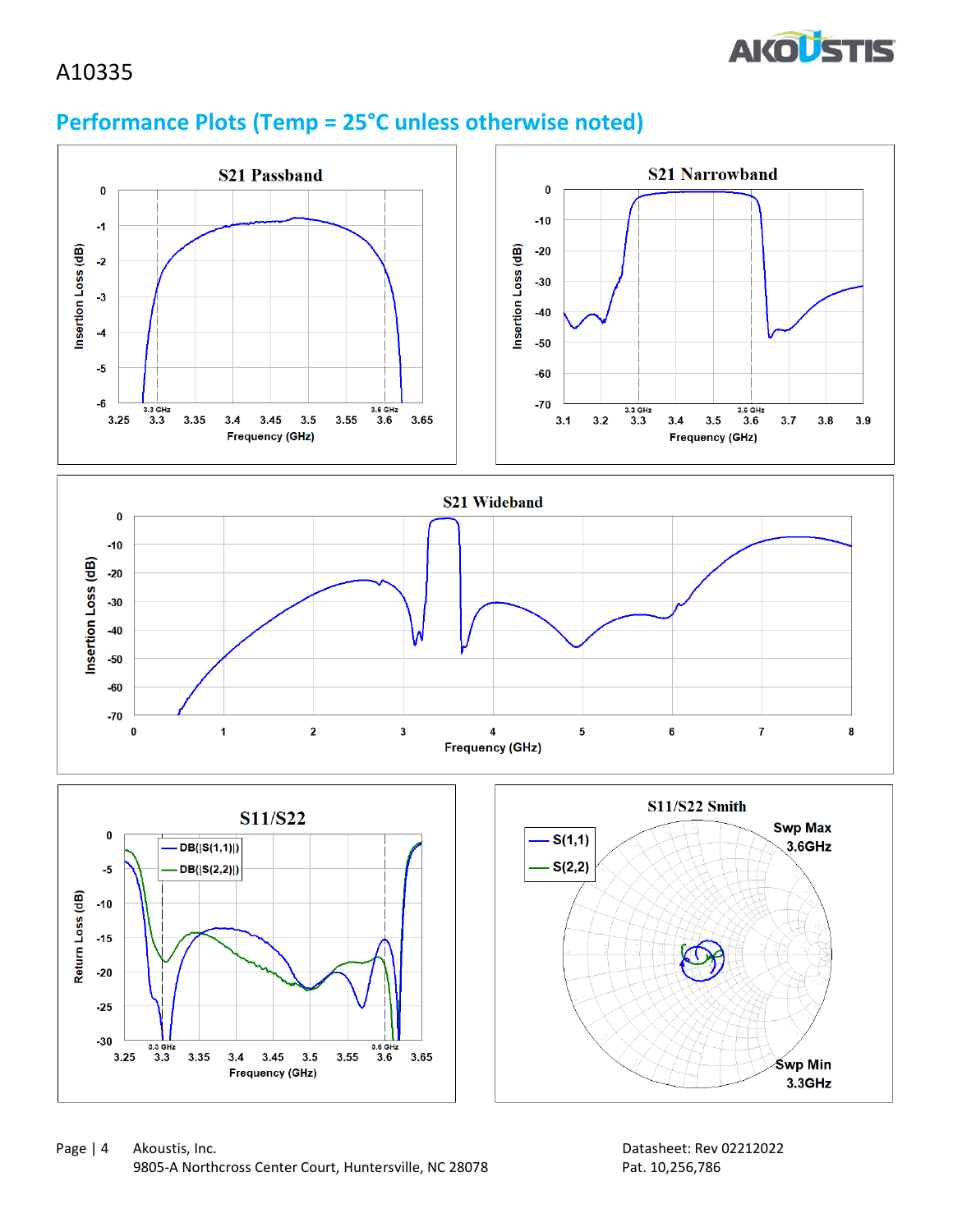

# **Package Drawing and Pin Description**

- Notes:<br>- All Units are in mm unless otherwise stated<br>- General Tolerance:<br>Linear X.XXX = ±0.10mm<br>X.XX = ±0.10mm
	- -







NOTES: 1. PLATING THICKNESS ELECTRO Ni : 1.27~8.89µm(S/P)<br>ELECTRO Au : 0.30~1.00µm(S/P)





0.300

DETAIL A<br>PAD<br>SX THIS ROTATION<br>3X THIS ROTATION<br>4X ROTATED 90"<br>PIN 1 CHAMFER 0.150 X 45"

### **PCB Mounting Pattern**

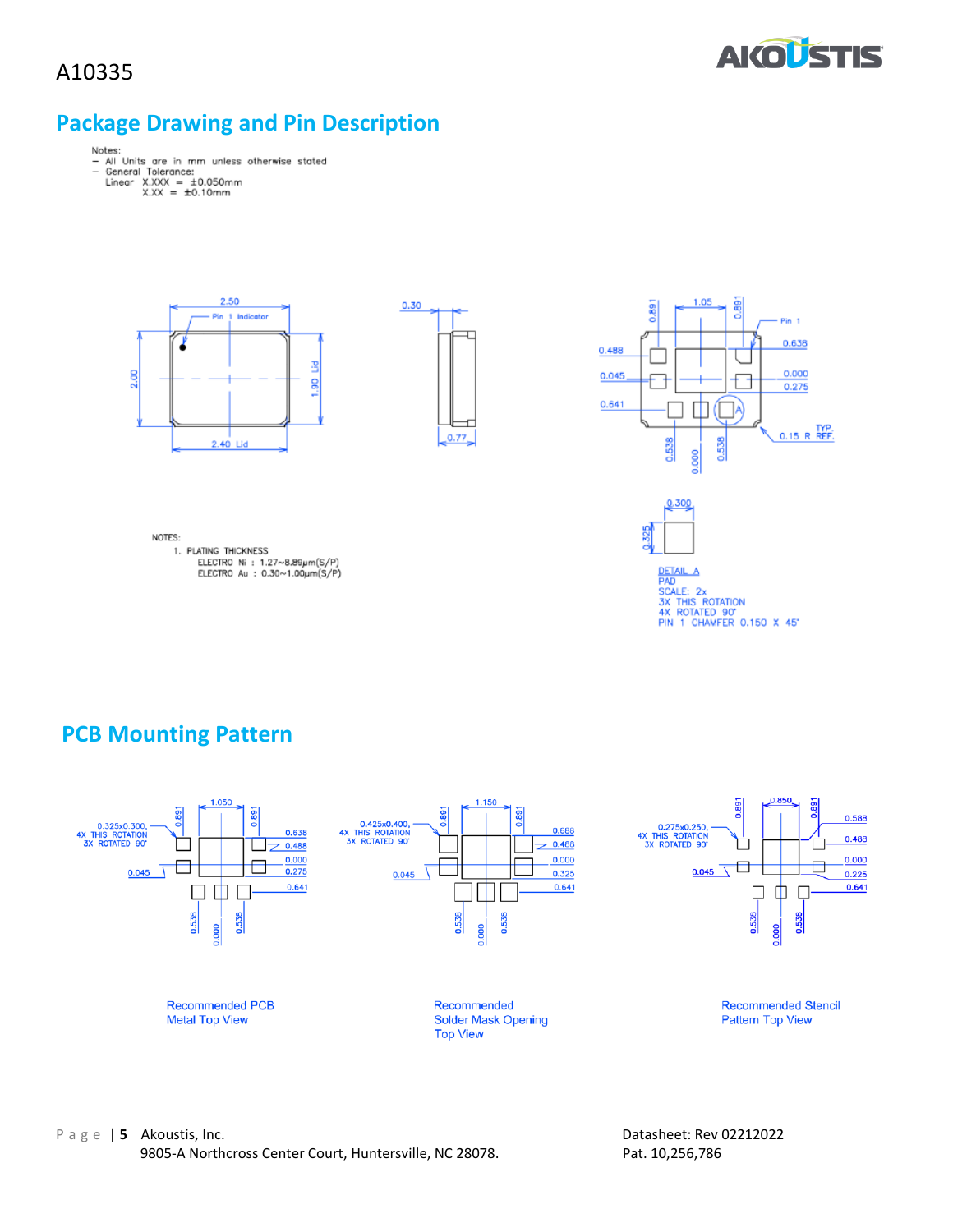



# **Typical Part Marking**



**Reel Dimensions**



| <b>Reel Dimensiones</b> |                   |                  |                 |                        |                   |                       |
|-------------------------|-------------------|------------------|-----------------|------------------------|-------------------|-----------------------|
| <b>Reel Size</b>        | Tape Width        |                  | B               |                        | D                 | W1 *measured at hub   |
|                         | 8 <sub>mm</sub>   | 180 +0/-2.0 mm   | $2.0$ mm +/-0.5 | $13.0 + 0.5 / -0$ mm   | $60.0 +/- 2.0$ mm | $8.40 + 1.5 / -0$ mm  |
| 7 Inch                  | $12 \, \text{mm}$ | 180 +0/-2.0 mm   | $2.0$ mm +/-0.5 | $13.0 + 0.5 / -0$ mm   | $60.0 +/- 2.0$ mm | $12.40 + 2.0$ / -0 mm |
|                         | 16 mm             | 180 +0/-2.0 mm   | $2.0$ mm +/-0.5 | $13.0 + 0.5 / -0$ mm   | $60.0 +/- 2.0$ mm | $16.40 + 2.0$ / -0 mm |
|                         | 8 <sub>mm</sub>   | $330 +/- 2.0$ mm | $2.0$ mm +/-0.5 | $13.0 + 0.5 / -0.2$ mm | $102 +/- 2.0$ mm  | $8.8 + 2.0 / -0$ mm   |
| 13 Inch                 | $12 \, \text{mm}$ | $330 +/- 2.0$ mm | $2.0$ mm +/-0.5 | $13.0 + 0.5 / -0.2$ mm | $102 +/- 2.0$ mm  | $12.8 + 2.0 / -0$ mm  |
|                         | 16 mm             | $330 +/- 2.0$ mm | $2.0$ mm +/-0.5 | $13.0 + 0.5 / -0.2$ mm | $102 +/- 2.0$ mm  | $16.8 + 2.0 / -0$ mm  |

Note: 7 Inch Reel Only Has One Opening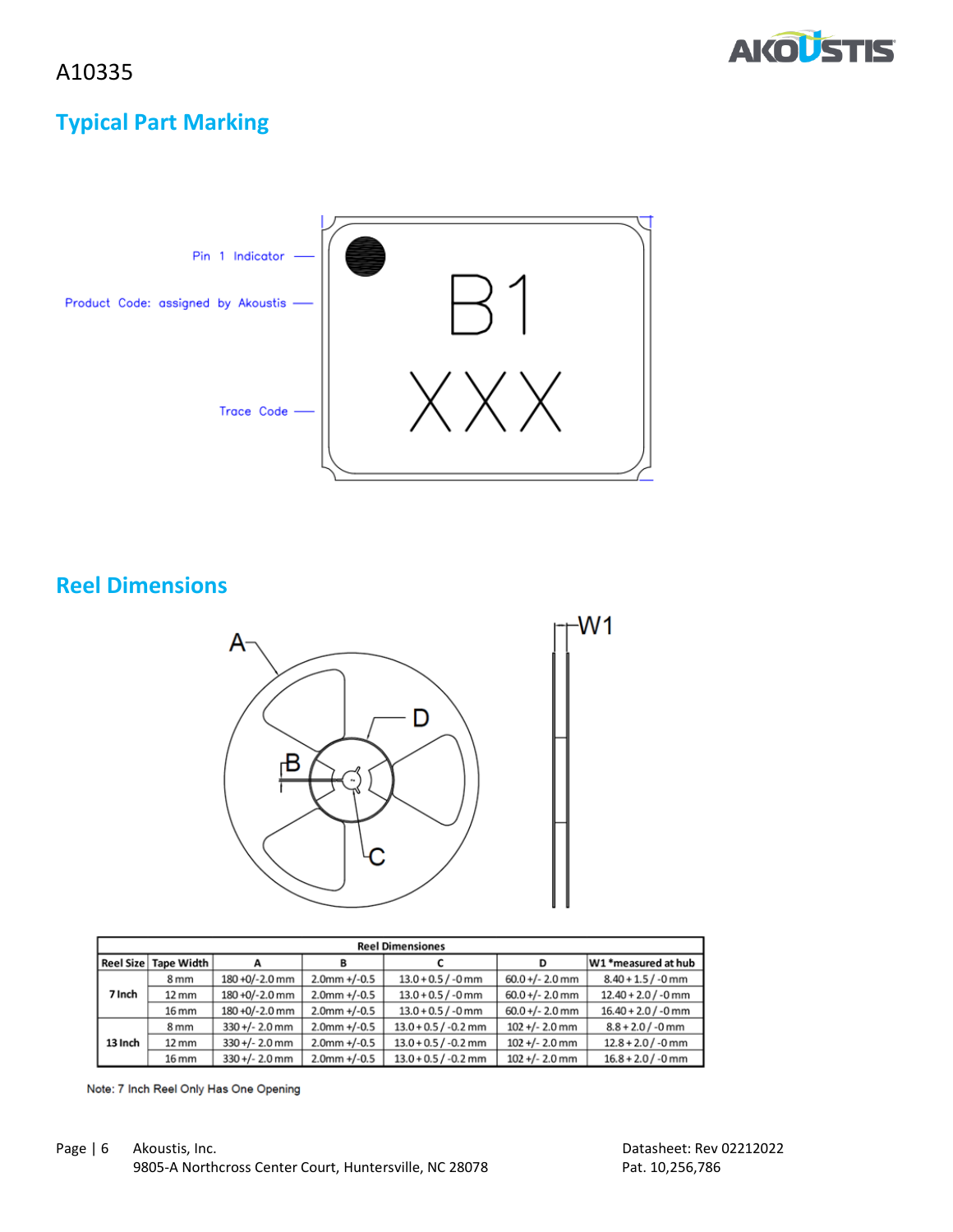

### **Tape Dimension**



### **Recommended Solder Profile**

### Parameter

### Eutectic Sn/Pb

### Pb Free

| Max Ramp Up Rate                  | 6 Deg C/Second  | 6 Deg C/Second  |
|-----------------------------------|-----------------|-----------------|
| Soak Temp Time Ts(min) - Ts (max) | 135 - 155 Deg C | 150-200 Deg C   |
| Max Soak Time Ts                  | 2 minutes       | 3 minutes       |
| Liquidous Temp TL                 | 183 Deg C       | 220 Deg C       |
| Max Time Above TL                 | 150 Seconds     | 150 Seconds     |
| Max Peak Temperature TP           | 225 Deg C       | 260 Deg C       |
| Max Time at Peak TP               | 30 Seconds      | 30 Seconds      |
| Max Ramp Down Rate                | 10 Deg C/Second | 10 Deg C/Second |